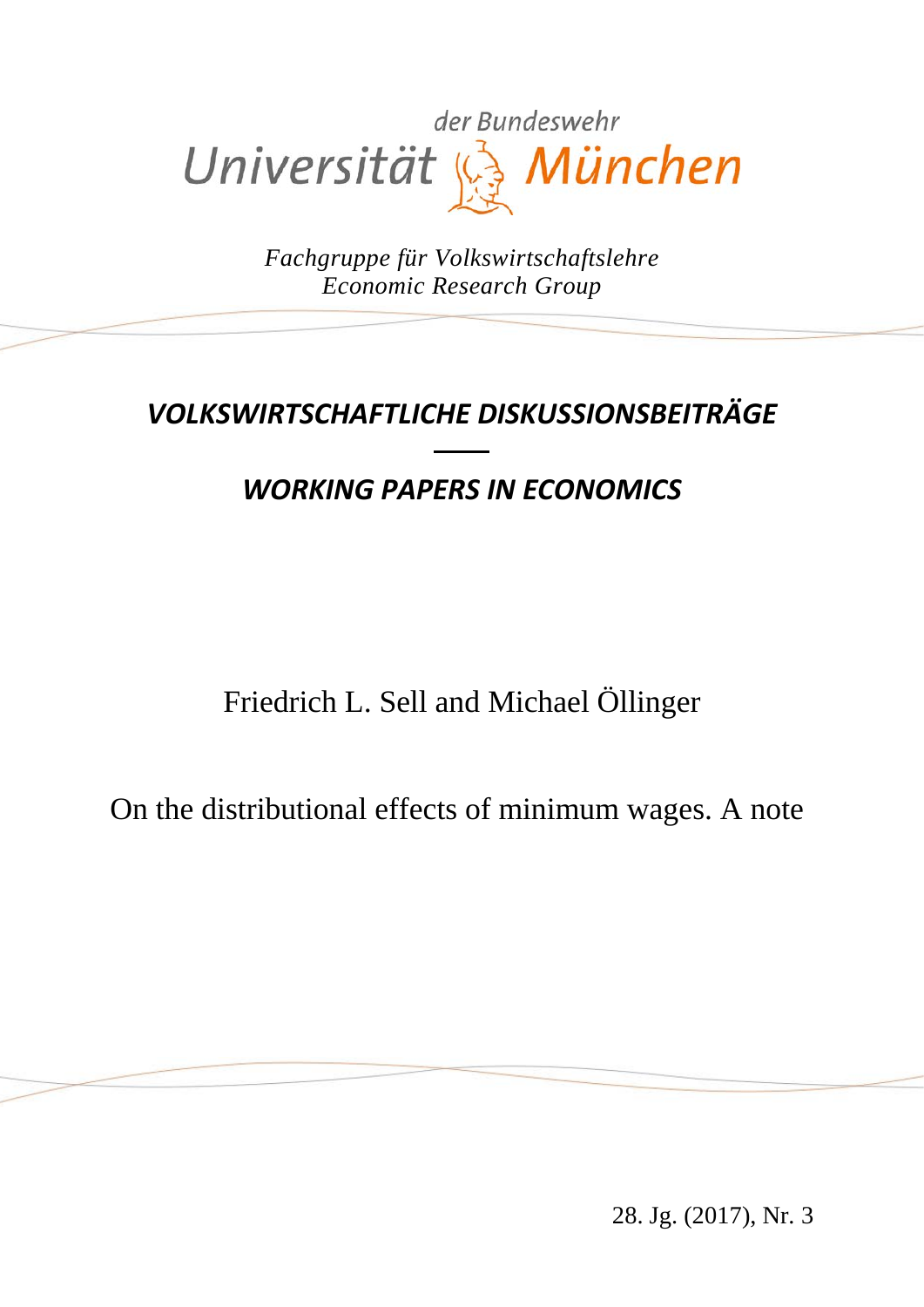## Autoren/Authors

#### **Michael Öllinger**

Universität der Bundeswehr München / Bundeswehr University Munich Institut für Controlling, Finanz- und Risikomanagement Werner-Heisenberg-Weg 39 85577 Neubiberg Germany michael.oellinger@unibw.de

#### **Friedrich L. Sell (corresponding author)**

Universität der Bundeswehr München / Bundeswehr University Munich Institut für Ökonomie und Recht der globalen Wirtschaft Werner-Heisenberg-Weg 39 85577 Neubiberg Germany friedrich.sell@unibw.de

## Herausgeber/Editors

Prof. Dr. Stefan D. Josten Prof. Dr. Karl Morasch Prof. Dr. Friedrich L. Sell

Bis zum Jahr 2008 (20. Jg.) erschien diese Reihe unter dem Titel: Until 2008 published as: "Diskussionsbeiträge des Instituts für Volkswirtschaftslehre der Universität der Bundeswehr München".

> *Dieser Diskussionsbeitrag ist auch als elektronische Version verfügbar unter: An electronic version of this paper may be downloaded from:* http://www.unibw.de/makro/forschung/diskussion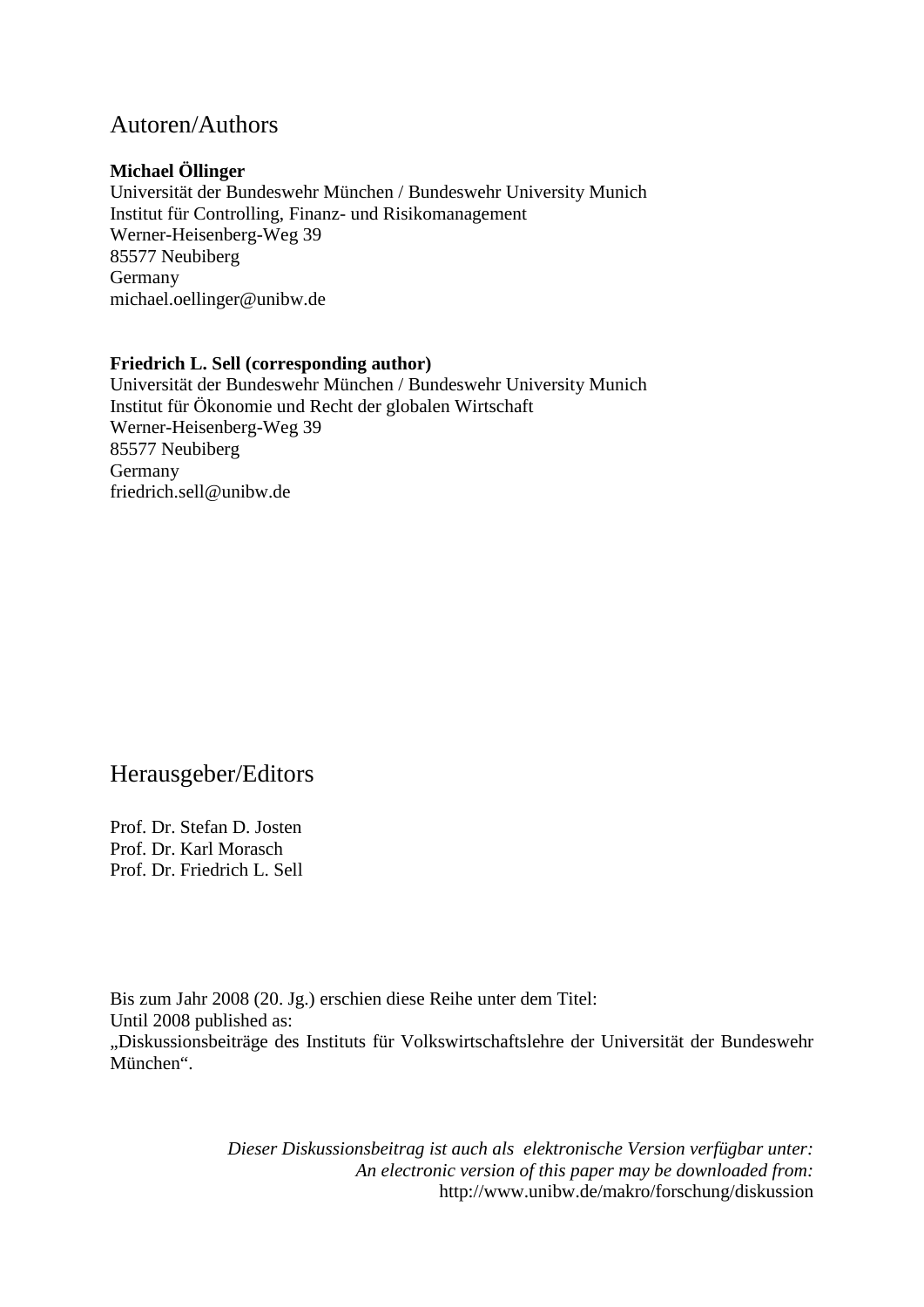## **On the distributional effects of minimum wages. A note**

**by** 

# **Michael Öllinger und Friedrich L. Sell**

Juli 2017

### **Abstract**

In this note, we recall that unions traditionally pursue a policy of pushing higher average wages and, at the same time, for a compression of the structure of wages and salaries, which is some sort of equity. Given the precipitous fall of union density in many, if not all, OECD countries, the actual good climate for minimum wage policy comes at no surprise. Despite the fact that unions do dislike the intervention of labor market policy to the detriment of tariff autonomy, we can show that minimum wages are capable of serving both of the above-mentioned goals of unions and also help increase the overall wage quota in the economy. Hence, It can be concluded that the unions have a double dividend when inviting policy makers to pursue a policy of minimum wages: both the average wage rate can be increased and the dispersion of wages be lowered, *ceteris paribus*.

**JEL Categories:** J51, J38, J41, J58

**Keywords:** strategy of unions, wage dispersion, average and minimum wages, wage quota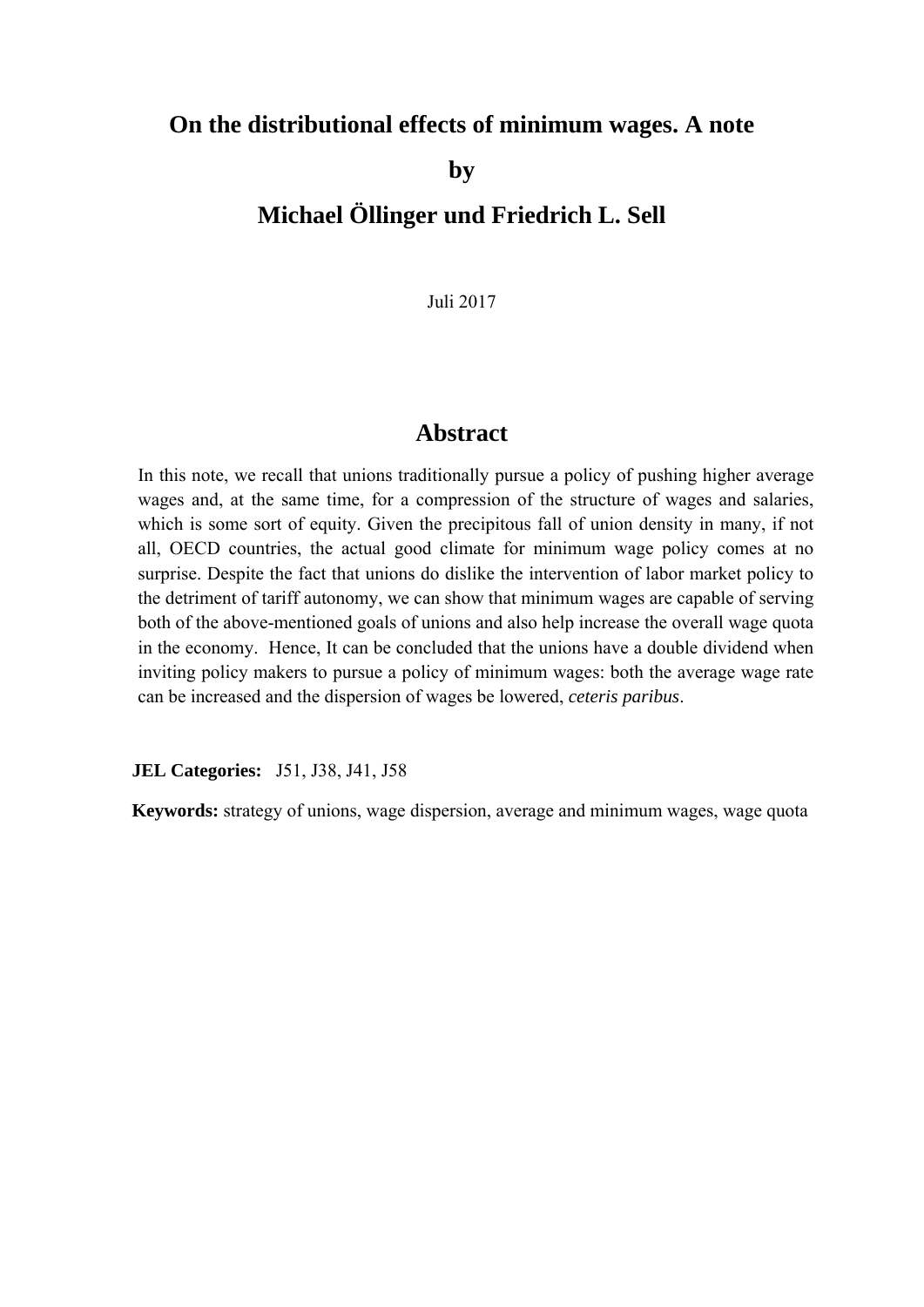## **On the distributional effects of minimum wages. A note**

#### **1. Introduction**

Unions traditionally pursue a policy of pushing higher average wages and, at the same time, for a compression of the structure of wages and salaries, which is some sort of equity. Given the precipitous fall of union density in many, if not all, OECD countries, the actual good climate for minimum wage policy comes at no surprise. Despite the fact that unions do dislike the intervention of labor market policy to the detriment of tariff autonomy, it can be shown easily that minimum wages are capable of serving both of the above-mentioned goals of unions and also help increase the overall wage quota in the economy. The latter, as it seems, continues to be a core variable when it comes to the discussion of the eternal conflict between labor and capital. This short paper is organized as follows: In the subsequent section, we recall briefly the other contributions on the subject. Thereafter, we present some simple algebra on the wage quota and possible strategies adopted by unions to raise the latter. Then, we present an analytical and graphical analysis of the impact of minimum wages on the density function of wages and salaries. A short conclusion at the end culminates the exposition.

#### **2. What does the recent literature say?**

The majority of contributions on this subject have analyzed empirically the impact of minimum wages on some measures of overall inequality of the economy or society in concern. Such is the case in the contributions of Escobar Toledo (2014) on Mexico; Groisman (2014) on Argentina; Butcher, Dickens, and Manning (2012) on UK; Bosch Mossi and Manacorda (2010) on Mexico; and Chun and Khor (2010) on Indonesia. Besides these, the more theoretical papers such as those of Belser and Rani (2015), Manning (2011) and Adam and Moutos (2006) either relate the issue to employment problems and possibilities or set up an institutional and sociological framework. In some cases, they also present the subject in a historical perspective. All these studies are thoughtful and have their own merits but leave aside the important aspect of regarding explicitly the distribution of wages and salaries before and after the introduction of minimum wages. This is what we address in the following section.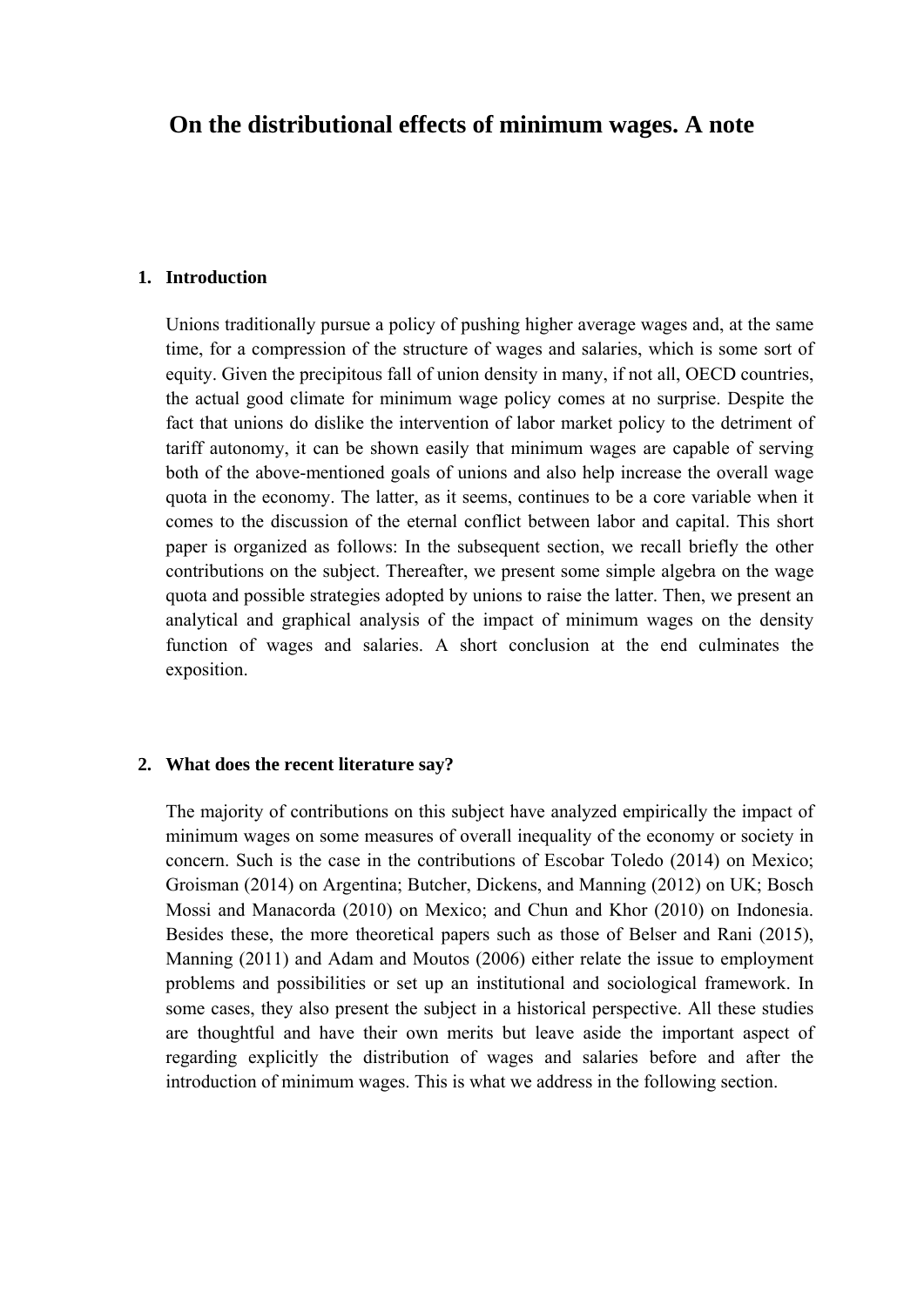#### **3. Some simple algebra**

$$
(1) \quad W = w_{ar} \cdot L
$$

Total wage sum W is the product of the average wage rate, war, and the number of employed, L. In turn, employment will be low (high) if the average wage rate w<sub>ar</sub> is high (the dispersion of wages, measured by the standard deviation of wages,  $\sigma$ ):

(2) 
$$
L = L(w_{ar}, \sigma)
$$
 with  $\frac{\partial L}{\partial w_{ar}} < 0; \frac{\partial L}{\partial \sigma} > 0$ 

While the negative relationship between employment and wages is standard as long as the demand for labor is the short side of the labor market. The impact of a high standard deviation indicates a wage structure that resembles, as good as possible, the distribution of talents and capabilities and hence helps boost employment.

(3) 
$$
Y = \beta \cdot L(w_{ar}, \sigma)
$$
 with  $\beta = \beta(w_{ar}, \sigma)$  and  $\frac{\partial \beta}{\partial w_{ar}} > 0$ ;  $\frac{\partial \beta}{\partial \sigma} > 0$ 

Total output, Y, is the product of employment, L, and labor productivity, β. The latter, due to the effect of efficiency wages, is a positive function of the average wage rate and increases further with the standard deviation of wages and salaries. This effect represents the virtue of an optimal degree of labor division.

The unions interested in the wage quota (which, by the way, is equal to the real unit labor costs, RULC) have to consider the following equation:

(4) RULE = 
$$
\tilde{R} = \frac{W}{p \cdot Y} = \frac{w_{ar}}{\beta(w_{ar}, \sigma) \cdot p}
$$

The determinants of changes in RULC can be determined by the total derivative:

(5) 
$$
dRULC = d\tilde{R} = dw_{ar} \left[ 1 - \frac{\partial \beta}{\partial w_{ar}} \right] - d\sigma \frac{\partial \beta}{\partial \sigma} - dp
$$

The growth rate of RULC, hence, reads as:

$$
\textbf{(6)}\quad \frac{\text{dRULC}}{\text{RULC}} = \frac{\text{d}\tilde{\text{R}}}{\tilde{\text{R}}} = \frac{\text{d}\text{w}_{\text{ar}} \left[ 1 - \frac{\partial \beta}{\partial \text{w}_{\text{ar}}} \right] - \text{d}\sigma \frac{\partial \beta}{\partial \sigma} - \text{dp}}{\left[ \text{w}_{\text{ar}} : (\beta \cdot \text{p}) \right]}
$$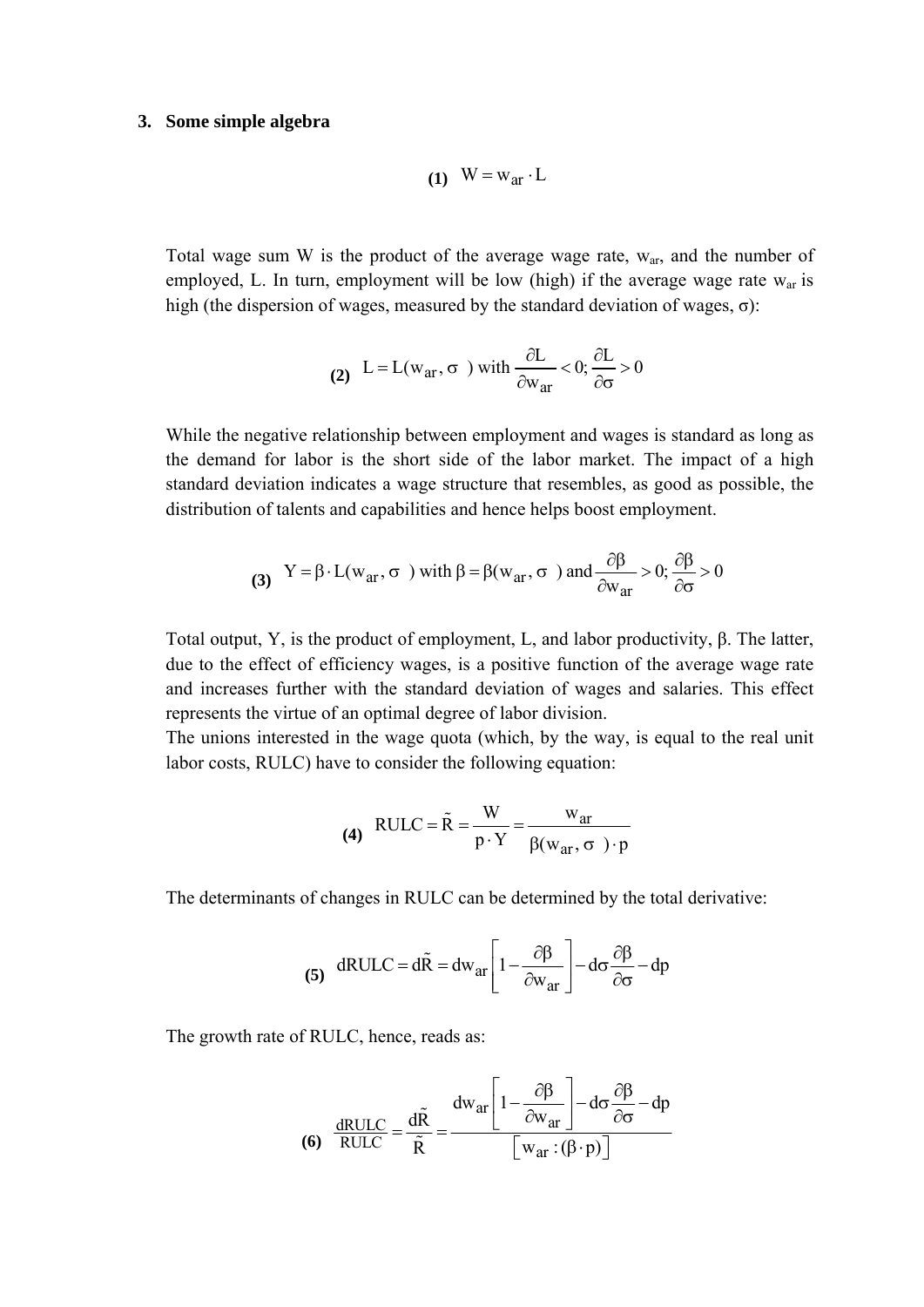The unions striving for a positive growth rate of the wage quota/RULC should aim at raising the average wage rate ( $dw_{\text{ar}} > 0$ ) and at reducing the dispersion of wages (  $d\sigma < 0$ ). The development of the inflation rate seems to be out of reach for unions.

#### **4. The distribution effect of minimum wages**

Notice that in the most casual case of a log-normal distribution of wages, a higher dispersion of wages will elevate the average wage rate, *ceteris paribus*:

(7) 
$$
dw_{ar} = (d\mu + \sigma \cdot d\sigma) \cdot e^{(\mu + 1/2\sigma^2)}
$$

(see Beichelt and Montgomery 2003, pp. 46-48)

**Figure 1** shows such a log-normal distribution of wages.



*Figure 1: The stylized distribution pattern of wages. Source: Authors.*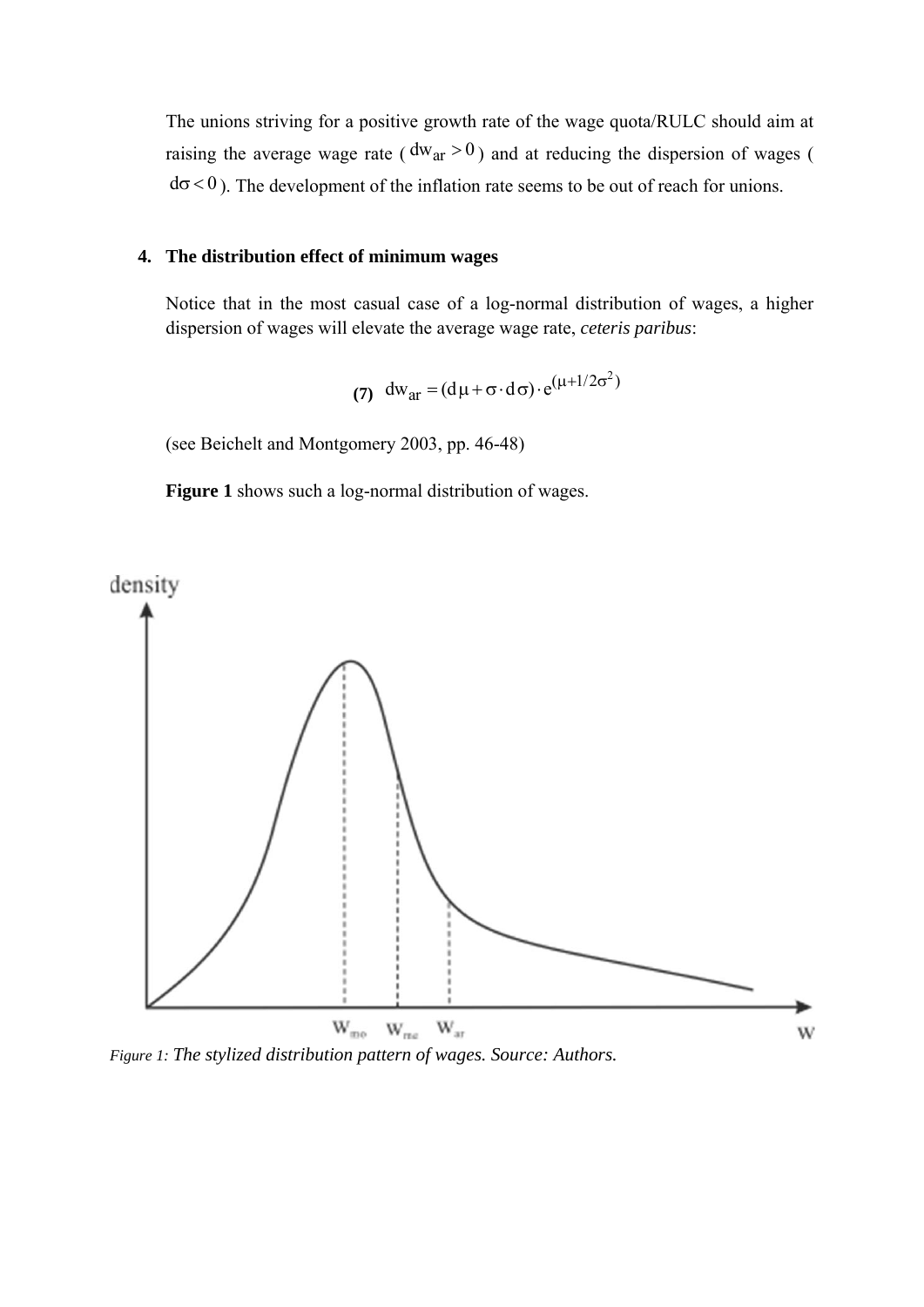In order to determine the effect of introducing minimum wages, given such a distribution pattern, we used the statutory minimum wage rate of 8.50  $\epsilon$  per hour, introduced in Germany on January 1, 2015, as an example. Two scenarios may emerge: the first one (**Figure 2)** distributes evenly the "lost density" sort over the rest of the density function. The second one (**Figure 3)** concentrates on the compensating density to the area on the right side of the minimum wage. This implies that the employees earning more than the minimum wage want to regain the distance to the lower wage group they already had before the minimum wage rate was introduced.

It is important to realize that, in both scenarios, the average wage rate increases ( $dw_{ar} > 0$ ) and the standard deviation decreases  $d\sigma < 0$ .



*Figure 2:* The subsidiary effect of a minimum wage rate, Case a. *Source*: authors.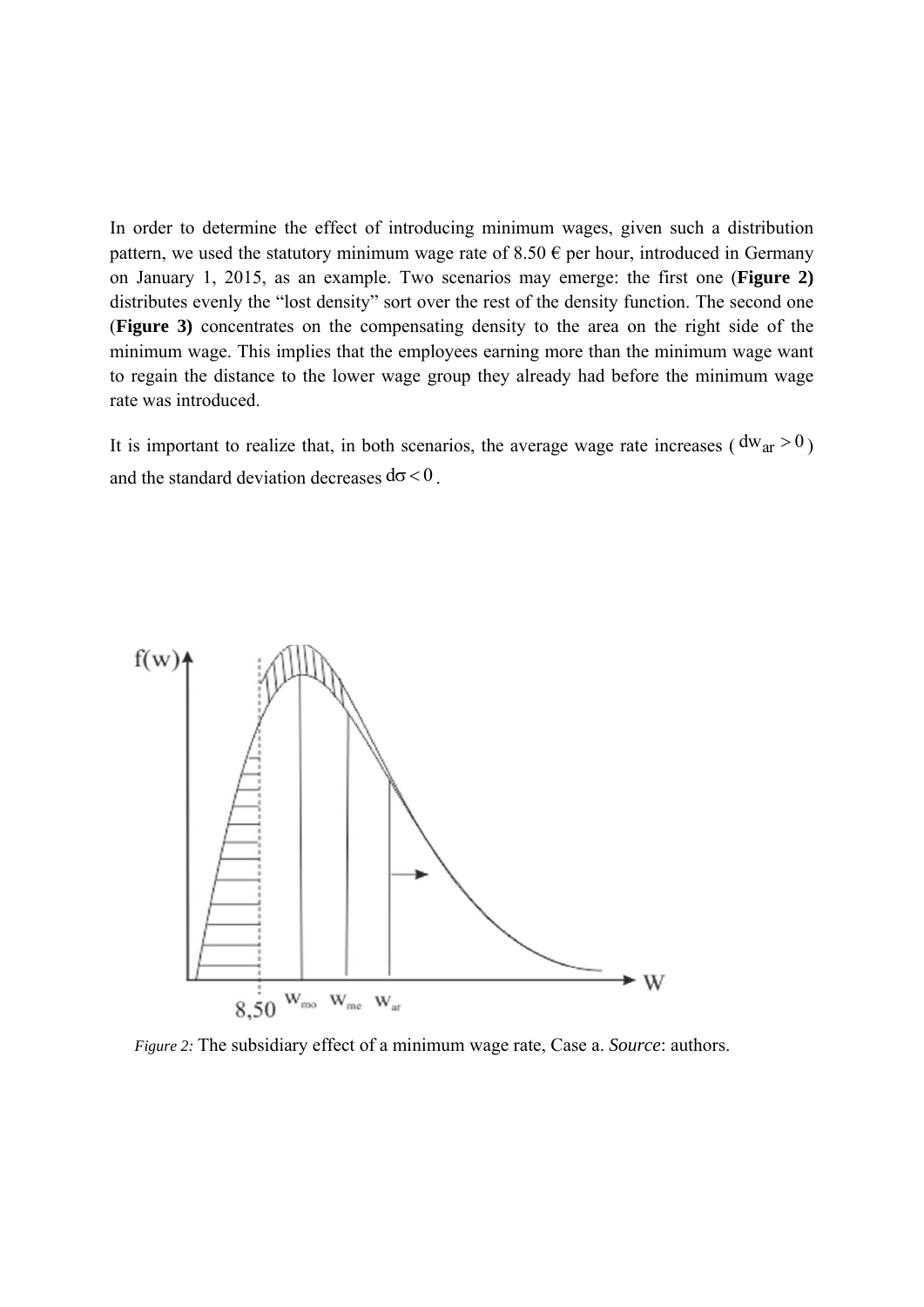

*Figure 3:* The subsidiary effect of a minimum wage rate. Case b. *Source*: authors.

### **5. Conclusion**

It can be concluded that the unions have a double dividend when inviting policy makers to pursue a policy of minimum wages: both the average wage rate can be increased and the dispersion of wages be lowered, *ceteris paribus*.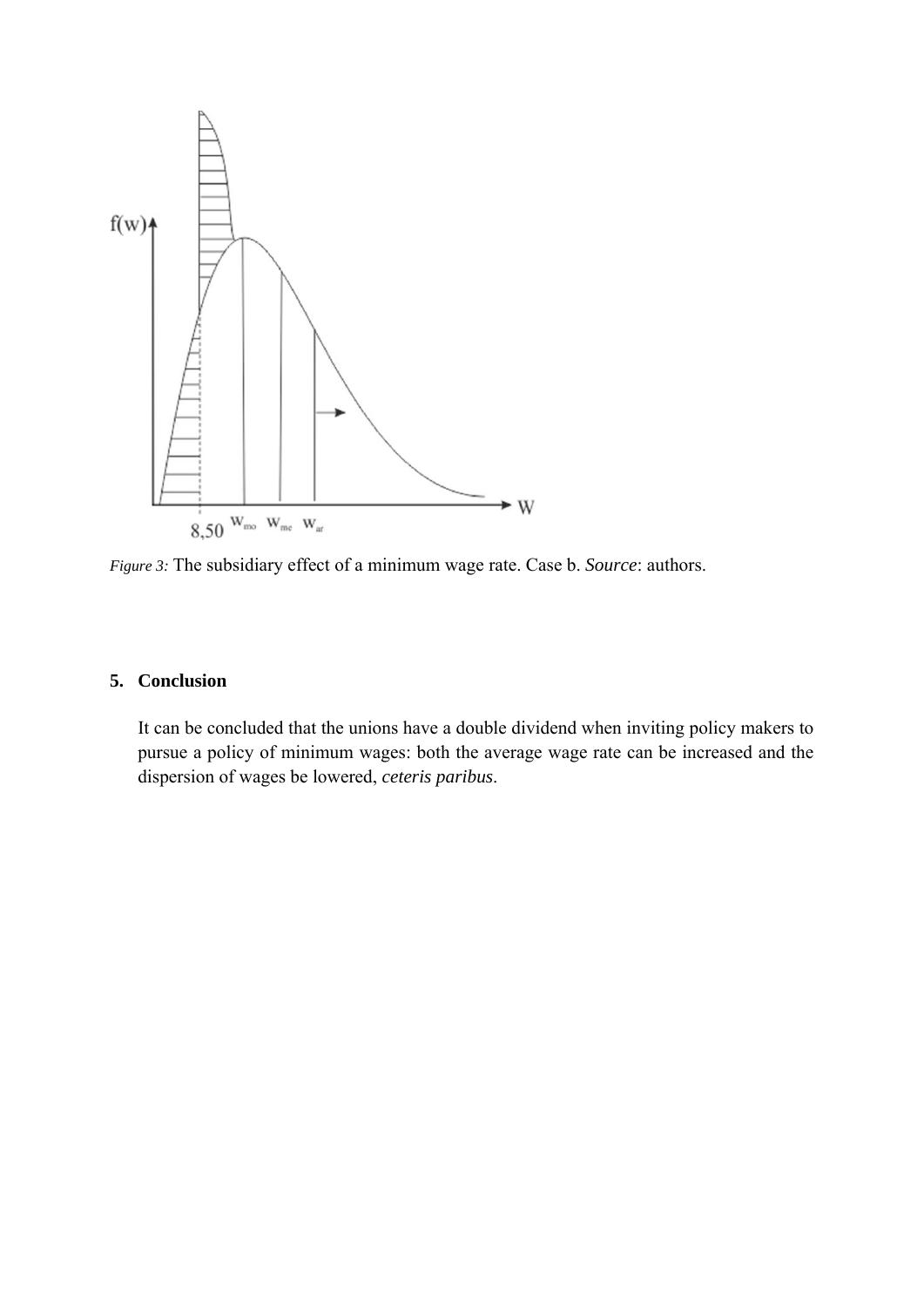#### **6. References**

Adam, A./Moutos, T. (2006), Minimum wages, inequality and unemployment, in: Economics Letters, Vol. 92, No. 2, pp. 170-176.

Beichelt, F. E. /Montgomery, D. C. (2003), Teubner-Paperback of Stochastics: Probability Theory, Stochastic Processes, Mathematical Statistics (Teubner-Taschenbuch der Stochastik: Wahrscheinlichkeitstheorie, Stochastische Prozesse, Mathematische Statistik), 1st edn, Wiesbaden: Teubner-Verlag.

Belser, P./Rani, U., (2015), Minimum wages and inequality, in: Labour Markets, institutions and inequality: building just societies in the  $21<sup>st</sup>$  century, Cheltenham: Edward Elgar, pp. 123-146.

Bosch Mossi, M./Manacorda, M. (2010), Minimum wages and earnings inequality in urban Mexico, in: American economic journal, Vol. 2, No. 4, pp. 128-149.

Bosch Mossi, M./Manacorda, M. (2008), Minimum wages and earnings inequality in urban Mexico, revisiting the evidence. CEP Discussion Paper 1990-; 880, London.

Butcher, T./Dickens, R./Manning, A, (2012), Minimum wages and wage inequality: some theory and an application to the UK, CEP Discussion Paper 1990-; 1177, London.

Chun, N./Khor, N. (2010), Minimum wages and changing inequality in Indonesia, ADB economics working paper series 2008- ; 196, Manila.

Escobar Toledo, S. (2014), Salarios minimos: desigualdad y desarrollo, in: Economiaunam, Vol. 11, No. 33, pp. 94-109.

Groisman, F. (2014), Employment, inequality and minimum wages in Argentina, in: Creative labor regulation: indeterminacy and protection in an uncertain world. Houndmills: Palgrave Macmillan, pp. 87-125.

Manning, A. (2011), Employment in the lean years: policy and prospects for the next decade. Oxford University Press, pp. 134-150.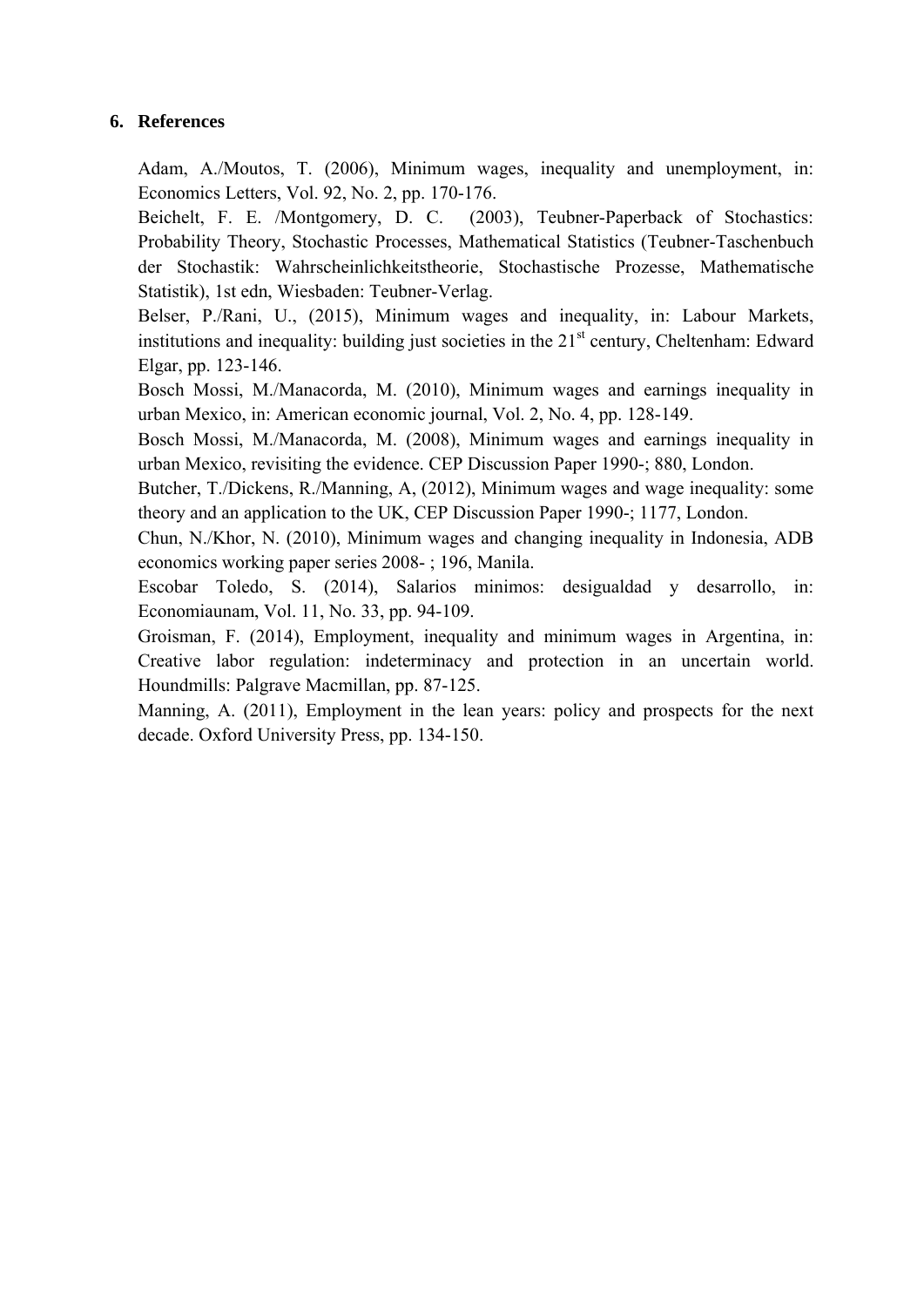# In dieser Reihe sind zuletzt erschienen / Recently published:

- **2015**
- 27/01 **Sell, Friedrich L. und Öllinger, Michael,** Towards equilibrium in income distribution: theoretical background and empirical evidence for European Countries

## **2014**

- 26/02 26/01 **Zhu, Yanyuan und Xiao, Feng,** China's National Production Function Since 1997: A Reinvestigation
- **Sell, Friedrich L. und Ernst Ruf,** Anmerkungen zum Monopson am Arbeitsmarkt II

## **2013**

- 25/05 **Morasch, Karl,** Cooperation and Competition in Markets with Network Externalities or Learning Curves
- 25/04 **Sell, Friedrich L., Werner, Thomas, Reinisch, David C.,** Price Effects of Minimum Wages: Evidence from the Construction Sector in East and West Germany
- 25/03 **Bartholomae, Florian W.,** Networks, Hackers and Nonprotected Consumers
- 25/02 **Sell, Friedrich L. und Reinisch, David C.,** How do Beveridge and Philips curves in the Euro Area behave under the stress of the World Economic Crisis?
- 25/01 **Sell, Friedrich L. und Sauer, Beate,** Ist he Eurozone not a Monetary Union, bit an Extraordinary Exchange Rate Union?

### **2012**

- 24/02 **Sell, Friedrich L. und David C. Reinisch,** Anmerkungen zum Monopson am Arbeitsmarkt: Der Zeithorizont macht den Unterscheid
- 24/01 **Sell, Friedrich L. und Felix Stratmann,** Verteilungs(un)gleichgewicht in Deutschland: Zweieinhalb theoretische Konzepte und fünf empirische Belege

## **2011**

- 23/02 **Sell, Friedrich L. und Beate Sauer,** A Further View on Current Account, Capital Account and Target2 Balances: Assessing the Effect on Capital Structure and Economic Welfare
- 23/01 **Sell, Friedrich L. und Felix Stratmann,** Downs' ökonomische Theorie der Demokratie 2.0: Politische Präferenzen und Gleichheitsaversion